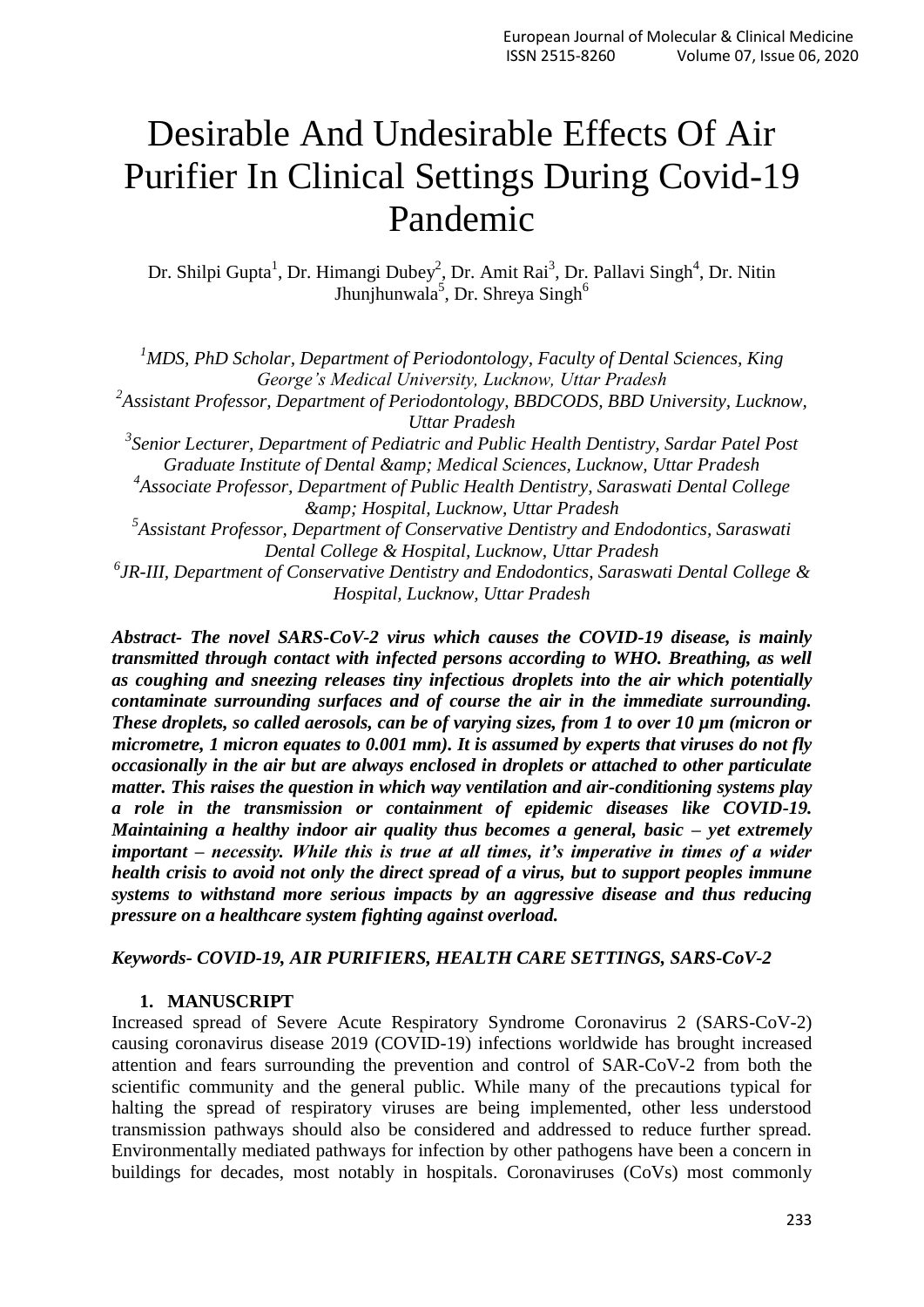cause mild illness, but they have occasionally,in recent years, led to major outbreaks of human disease. Typically, mutations that cause structural changes in the coronavirus spike (S) glycoprotein enable binding to new receptor types (Fig. 1) and permit the jump from an animal host to a human host (1). (zoonotic transmission) and can increase the risk of largescale outbreaks or epidemics (2).



Fig. 1 Severe Acute Respiratory Syndromr Coronavirus 2 (SARS CoV-2)

In December 2019, SARS-CoV-2, a novel CoV, was identified in the city of Wuhan, Hubei Province, a major transport hub of central China. The earliest COVID-19 cases were linked to a large seafood market in Wuhan, initially suggesting a direct food source transmission pathway (3). Since that time, we have learned that person-to-person transmission is one of the main mechanisms of COVID-19 spread (4). In the months since the identification of the initial cases,COVID-19 has spread to 171 countries and territories, and there are approximately 5.11% active cases (as of 15 November 2020). The modes of transmission have been identified as host-to-human and human-to-human. There is preliminary evidence that environmentally mediated transmission may be possible, specifically, that COVID-19 patients could be acquiring the virus through contact with abiotic surfaces (5,6).

Although the transmission of COVID-19 occurs mainly via droplets during close contact or contaminated surfaces, a recent study showed that SARS-CoV-2 remains viable in aerosols for multiple hours (7), and the World Health Organization (WHO) is considering "airborne precautions" for medical staff (8). It is well known that even meticulous observation of protection protocols do not always protect individuals, including health care workers, from contagion. The report issued by the National Academies of Sciences, Engineering, and Medicine suggested that currently available research supports the possibility that SARS-CoV-2 could be spread via bioaerosols generated directly by patients' exhalation based on collected evidences (9). For control of opportunistic airborne transmission in health care settings, WHO recommends a ventilation rate at least 288  $m<sup>3</sup>/h$  per person (10). As part of an effort to identify innovations that may help fight the Coronavirus outbreak, we propose considering the possibility that deploying commercial or industrial portable air purifiers with HEPA or ULPA air filters may help reduce the probability of contagion of the SARS-CoV-2 virus in locations where contact among people who have unknown or known risk are needed. In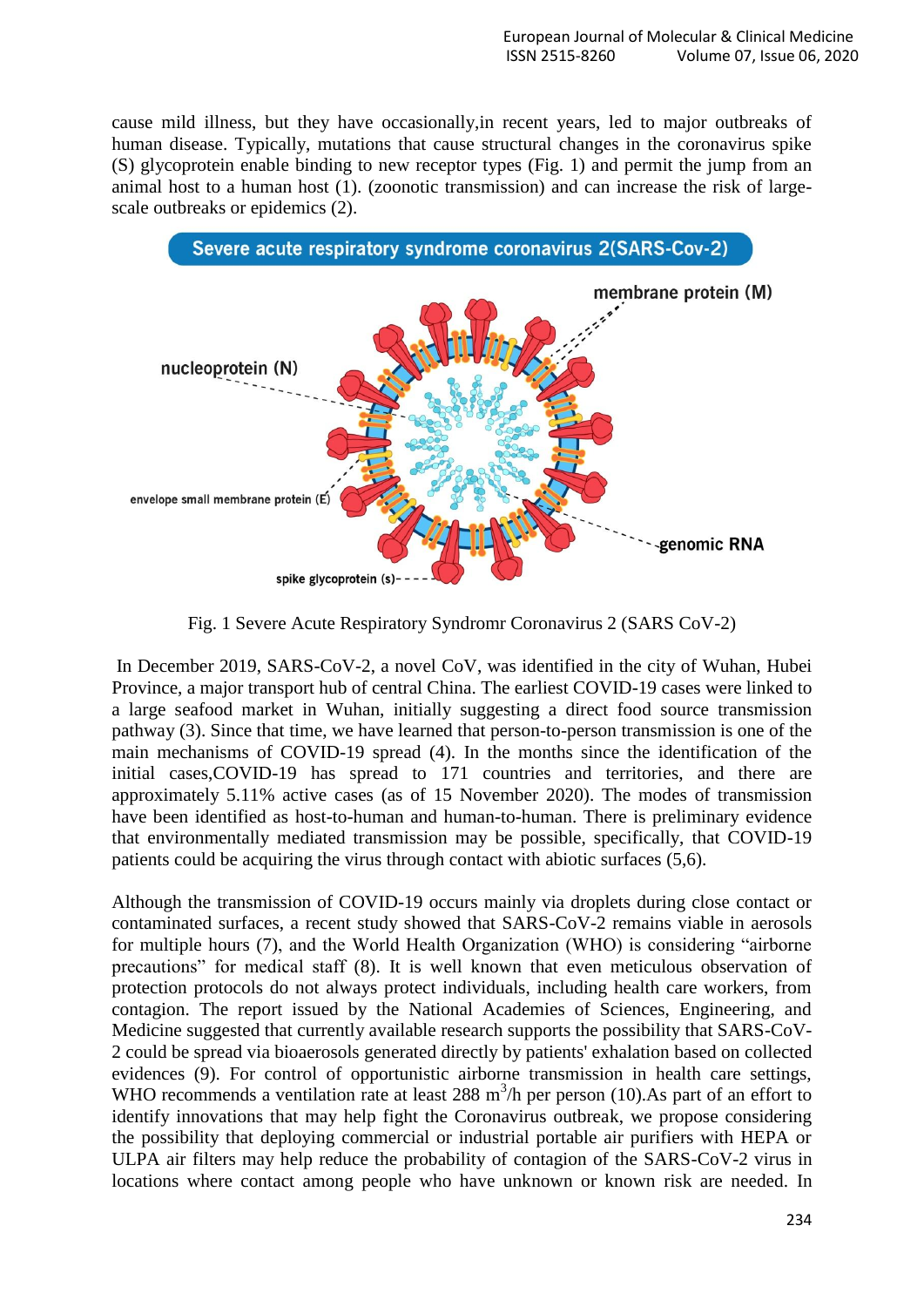health care settings without enough ventilation provided by their existing ventilation system, or none at all, use of indoor air purifiers may be an effective supplementary measure to improve the dilution of indoor air contaminated with virus-laden aerosols. A previous study has proved air purifiers can reduce the health-care workers' exposure to aerosols and droplets in dental clinics significantly (11). Most people in the industrialised world spend up to 90% of their time indoors. The exposure to air contaminants, from dust to spores, bacteria, viruses and chemical compounds has direct influence on people"s immune systems and can cause a variety of conditions, from allergies to cancer or – an epidemic disease like COVID-19(12).

The selection of air filters depends on the application environment and should be carefully assessed. While regular air filters are not designed to prevent the spread of viruses, they are essential in minimising the risk as viruses tend to attach to airborne particulate matter and aerosols. Thus, regular filters with a high filtration efficiency (ePM1 filters) are crucial to reduce the risk of diseases transmitted through the air. HEPA filters (High Efficiency Particulate Air) are mandatory in critical environments such as hospitals and healthcare facilities and can be also recommended for medium risk environments (high density of people) like airports, schools or other public spaces.

Hospitals present unique challenges during the process of mitigating and protecting all inhabitants from an infectious disease outbreak. Not only do health care and hospital facilities have limited options for social-distancing measures to prevent infectious spread, but health care facilities also often cohouse patients with vastly different requirements from the BE around them. For example, high-risk immunocompromised patients are often kept within protective environment (PE) rooms, designed to limit outside airborne infectious agents from entering into the room. To do this, these rooms are positively pressurized, relative to the corridor space, with a minimum of HEPA supply air (13).

In light of the COVID-19 problematic to severely affect the elderly and people with existing medical conditions, it is also recommended to use HEPA filters in all facilities designed to support, help, house or care for these groups. In general, the industry recommends increasing filter efficiencies for the duration of the epidemy.

## *Conflict of Interest*

The authors have no conflict of interest relevant to this article.

## *Acknowledgments*

The authors wish to pay tribute to all who contributed to the fight against COVID19.

## **2. REFERENCES**

- [1] Parrish CR, Holmes EC, Morens DM, Park E-C, Burke DS, Calisher CH, Laughlin CA, Saif LJ, Daszak P. 2008. Cross-species virus transmission and the emergence of new epidemic diseases. Microbiol Mol Biol Rev 72: 457–470.
- [2] de Groot RJ, Baker SC, Baric RS, Brown CS, Drosten C, Enjuanes L, Fouchier RAM, Galiano M, Gorbalenya AE, Memish ZA, Perlman S, Poon LLM, Snijder EJ, Stephens GM, Woo PCY, Zaki AM, Zambon M, Ziebuhr J. 2013. Commentary: Middle East respiratory syndrome coronavirus (MERS-CoV): announcement of the Coronavirus Study Group. J Virol 87:7790 –7792.
- [3] Wu P, Hao X, Lau EHY, Wong JY, Leung KSM, Wu JT, Cowling BJ, Leung GM. 2020. Real-time tentative assessment of the epidemiological characteristics of novel coronavirus infections in Wuhan, China, as at 22 January 2020. Euro Surveill 25:2000044.